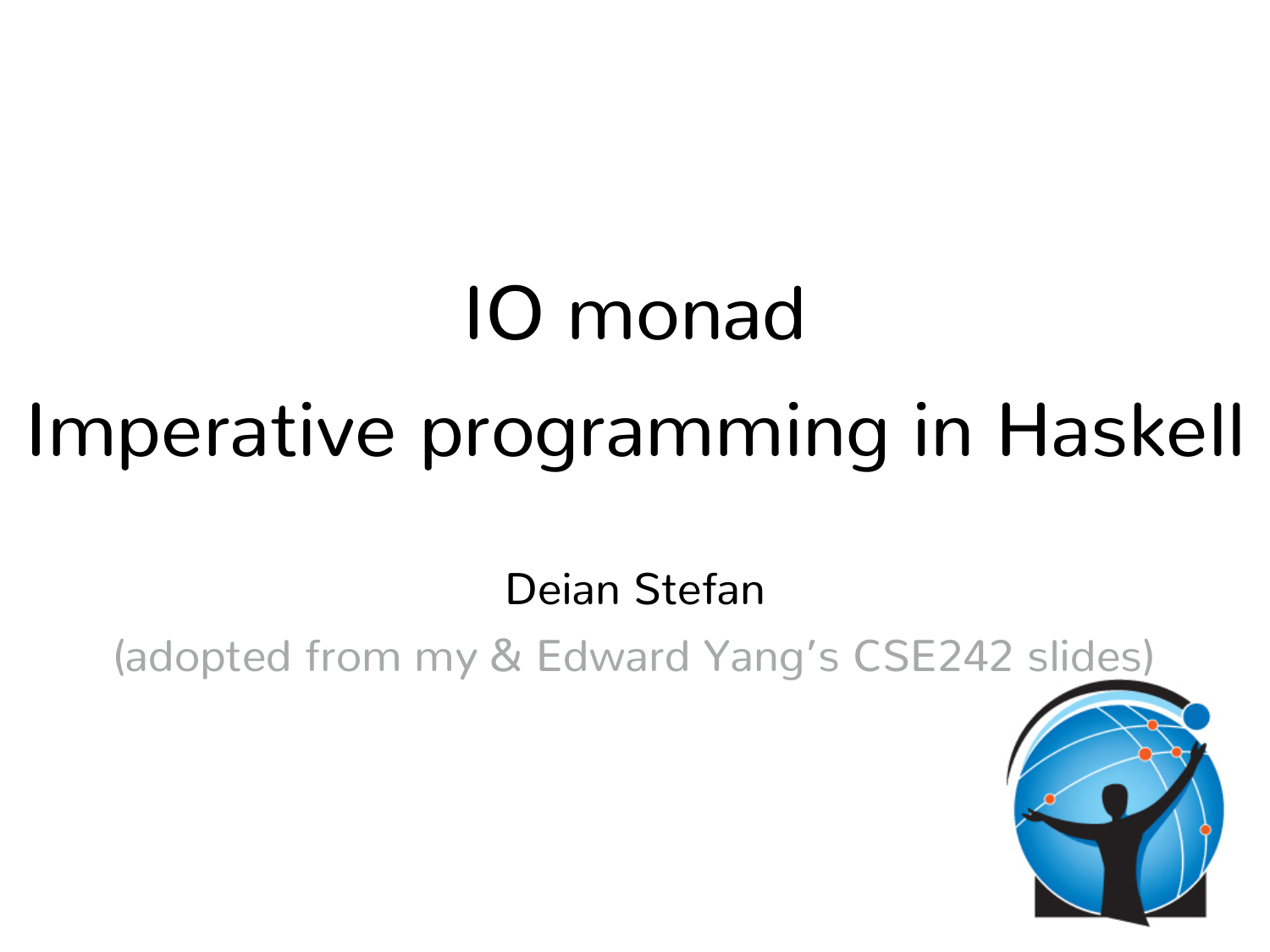### Can we do IO as usual?

#### $ls :: [() , ()]$  $ls = [putChar 'x', putChar 'y']$

#### Is this okay? A: yes, **B: no**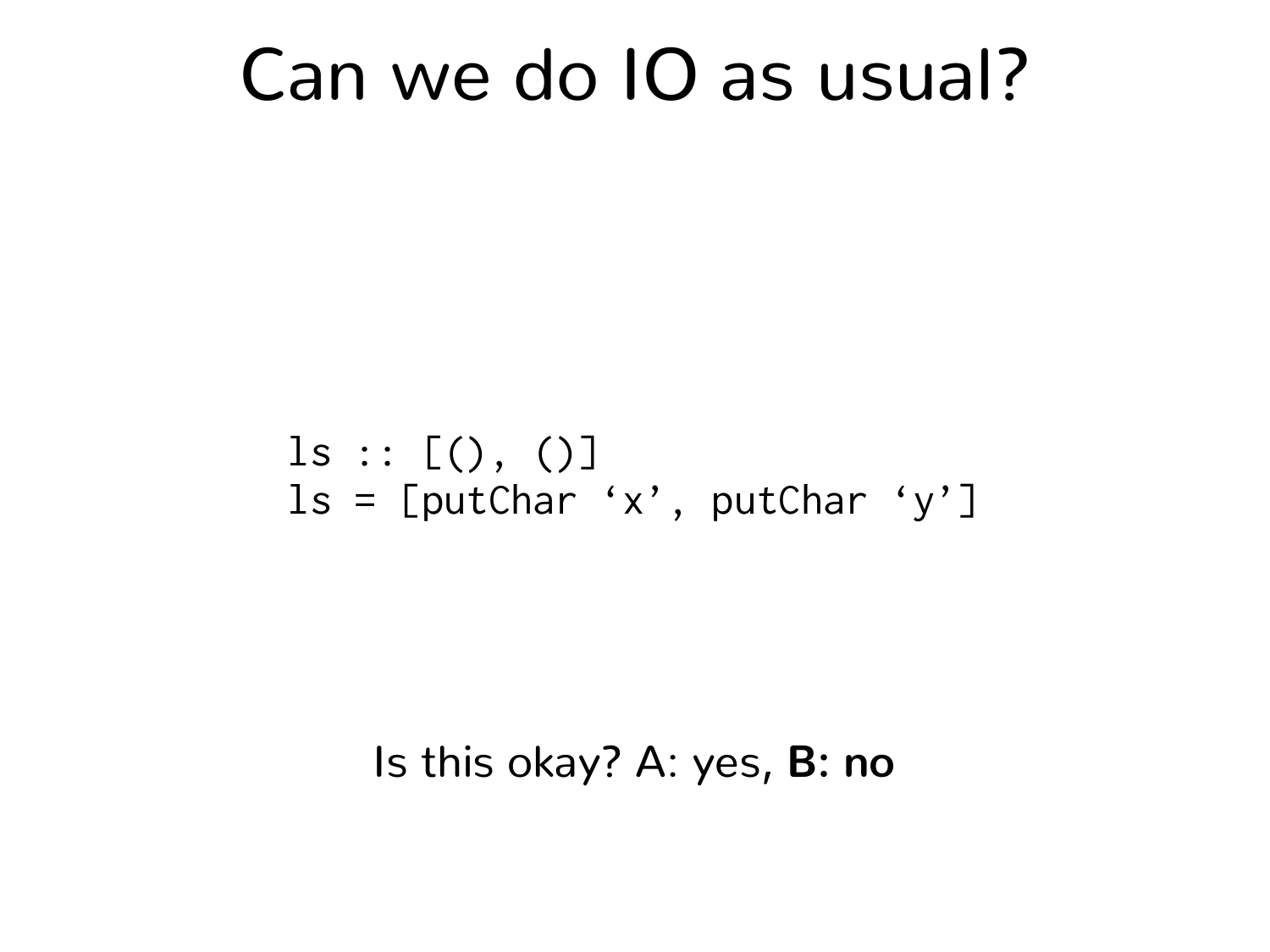# Laziness gets in the way?

- Depending on evaluation order order of effects may vary or may not even be observed
	- ➤ E.g., length ls vs. head ls
- Laziness forces us to take a more principled approach!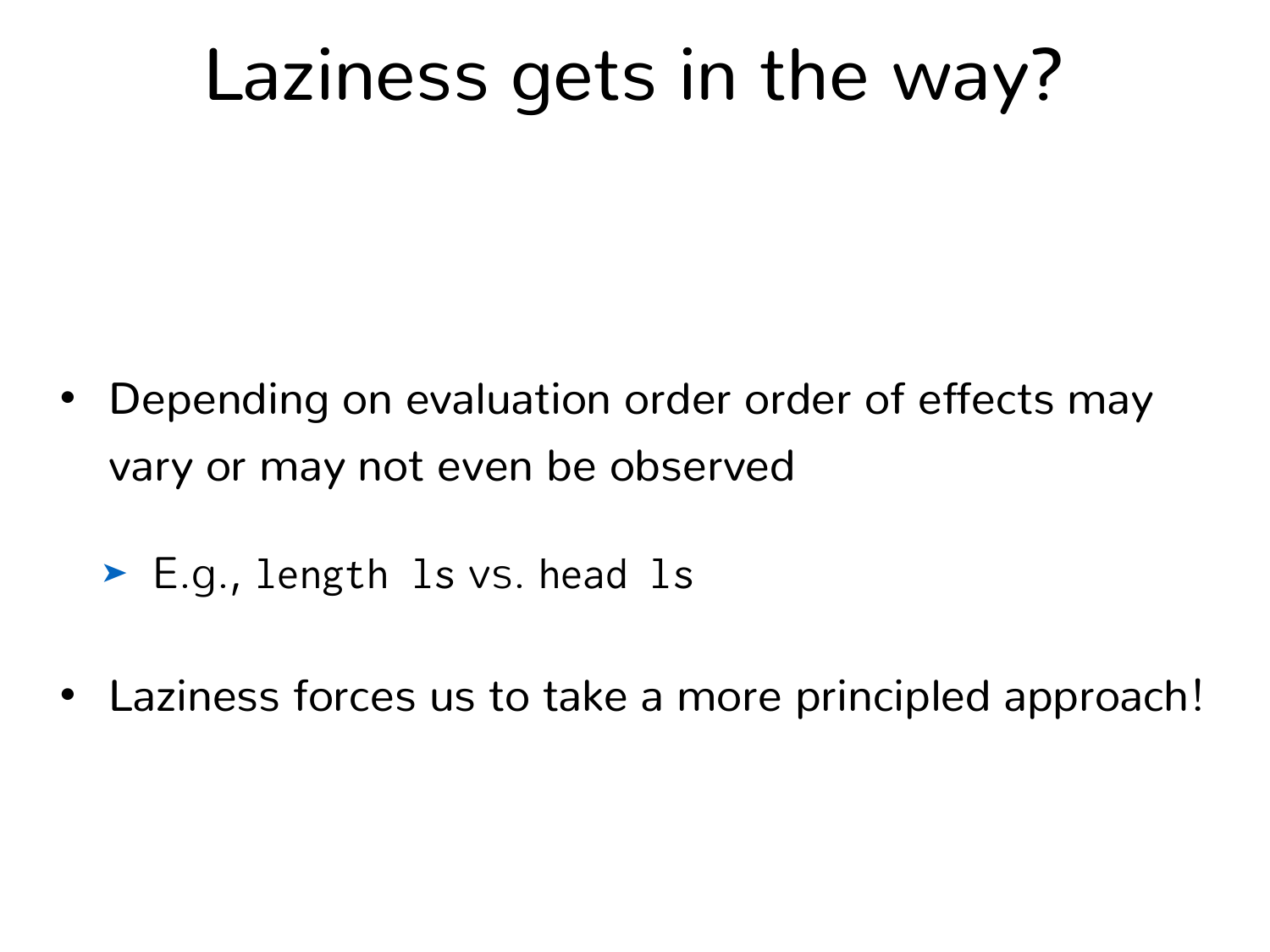# Monad IO

- Extend category of values with actions
- A value of type (IO a) is an action
- When performed, the action of type IO a may perform some I/O before it delivers a result of type a
- How to think about actions:

$$
\blacktriangleright
$$
 type IO a = World  $\rightarrow$  (a, World)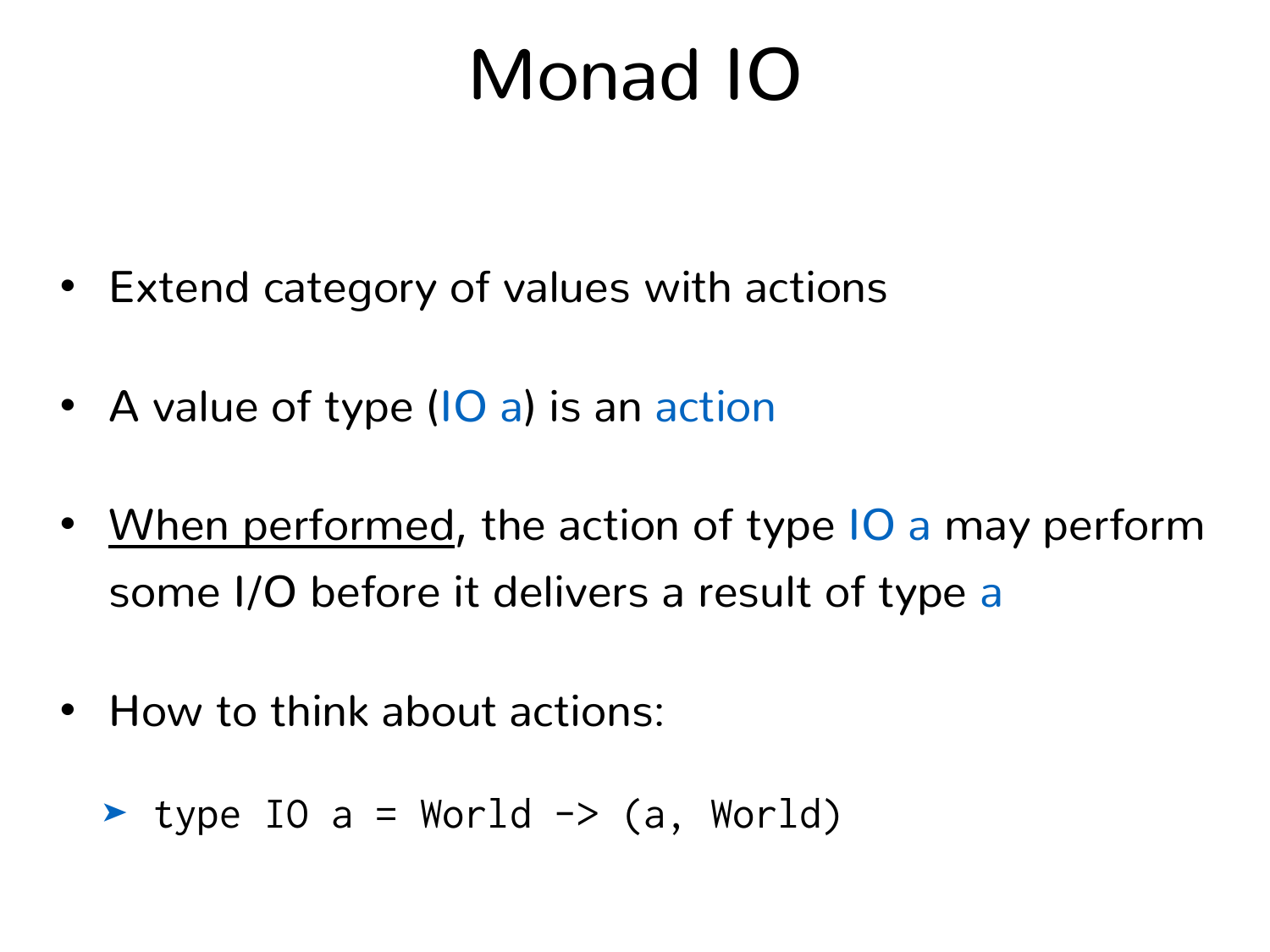### getChar :: IO Char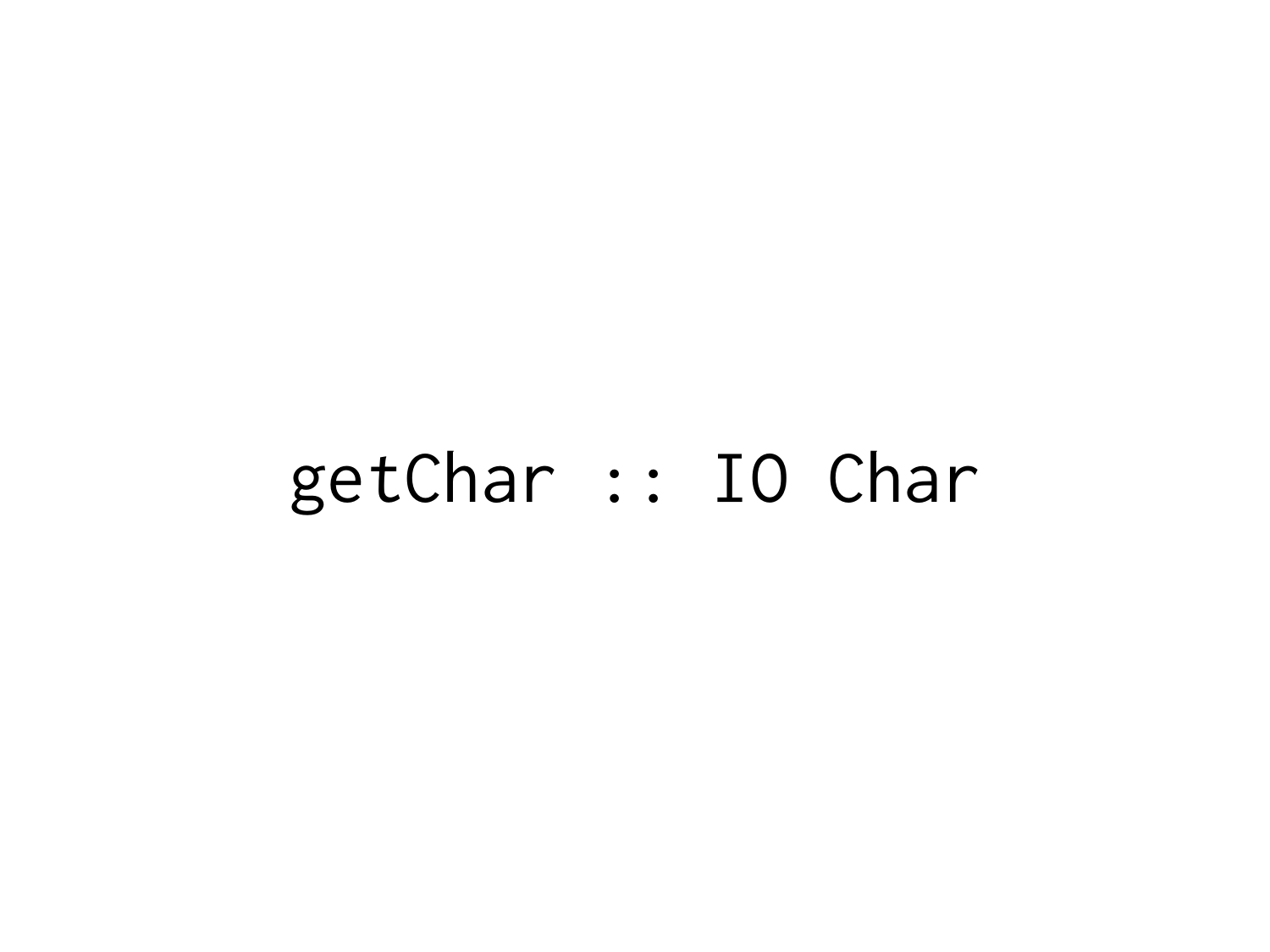# IO actions are first-class

- What does this mean? (Recall: first-class functions)
	- ➤ Can return actions from function
	- ➤ Can pass actions as arguments
	- ➤ Can create actions in functions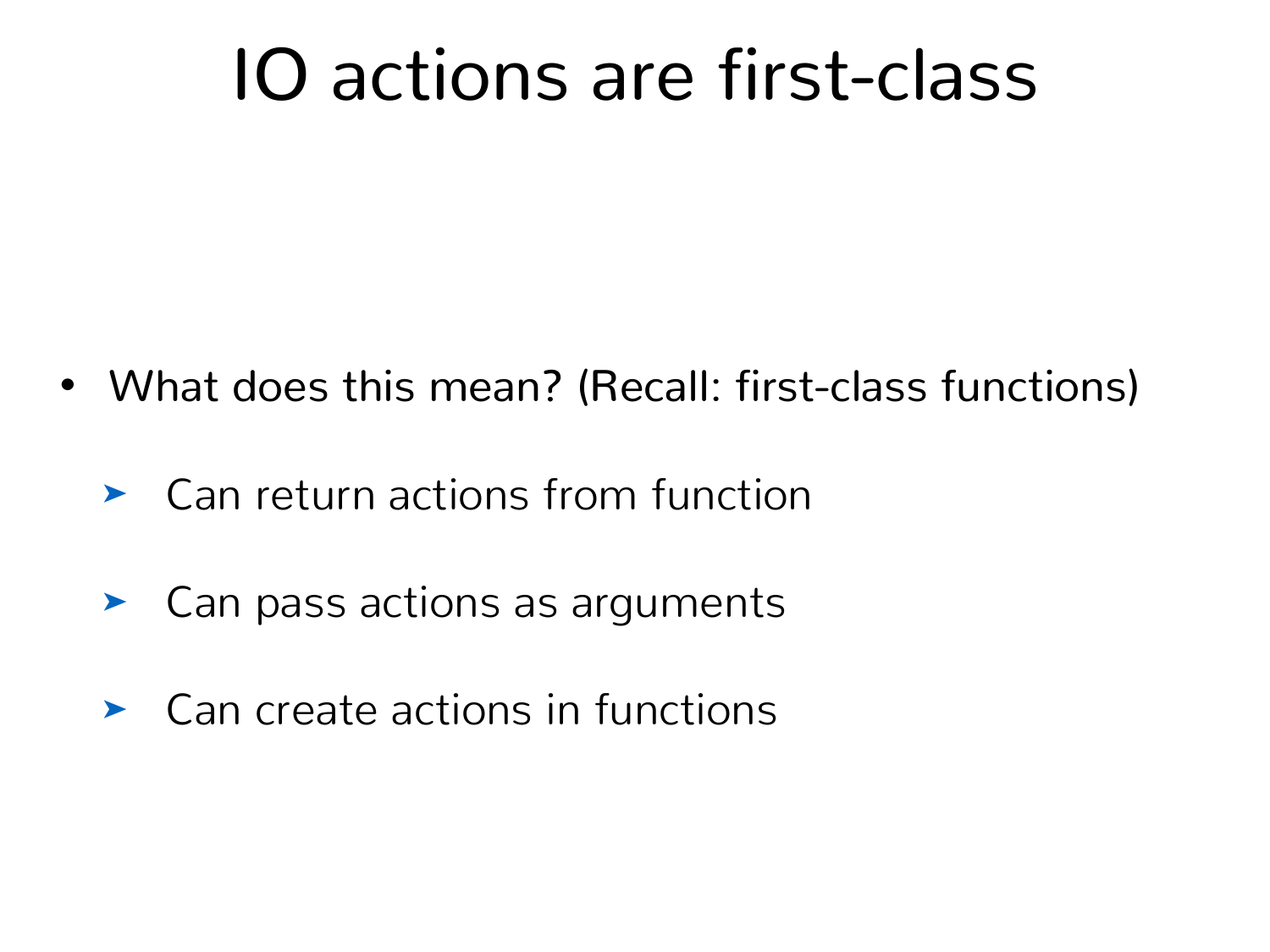#### putChar :: Char  $\rightarrow$  IO ()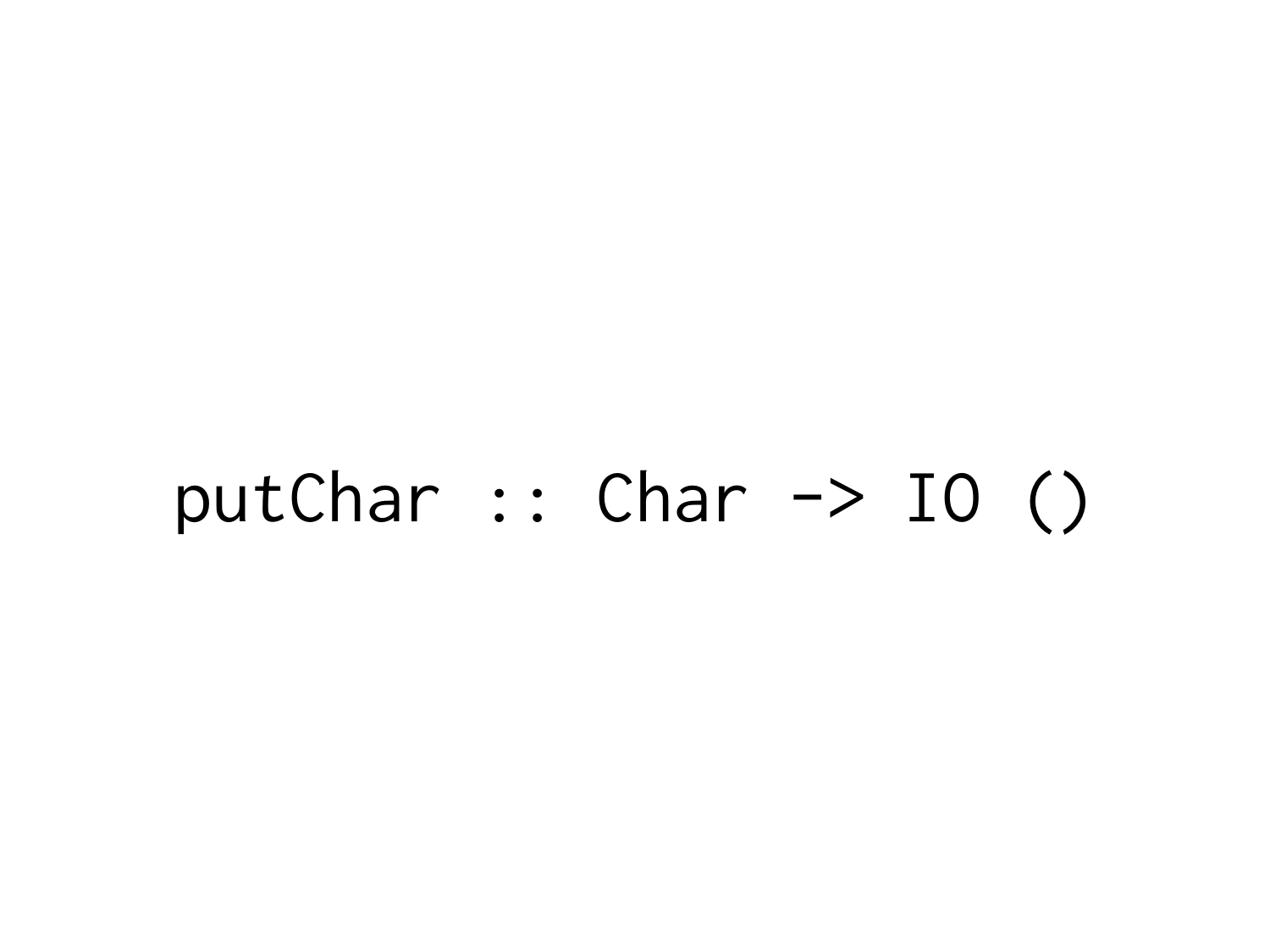# How do we create actions?

- The return function:
	- ➤ Worst name ever: has nothing to do with terminating early
	- ➤ Given value produce IO action that doesn't perform any IO and only delivers the value
	- ➤ return :: a -> IO a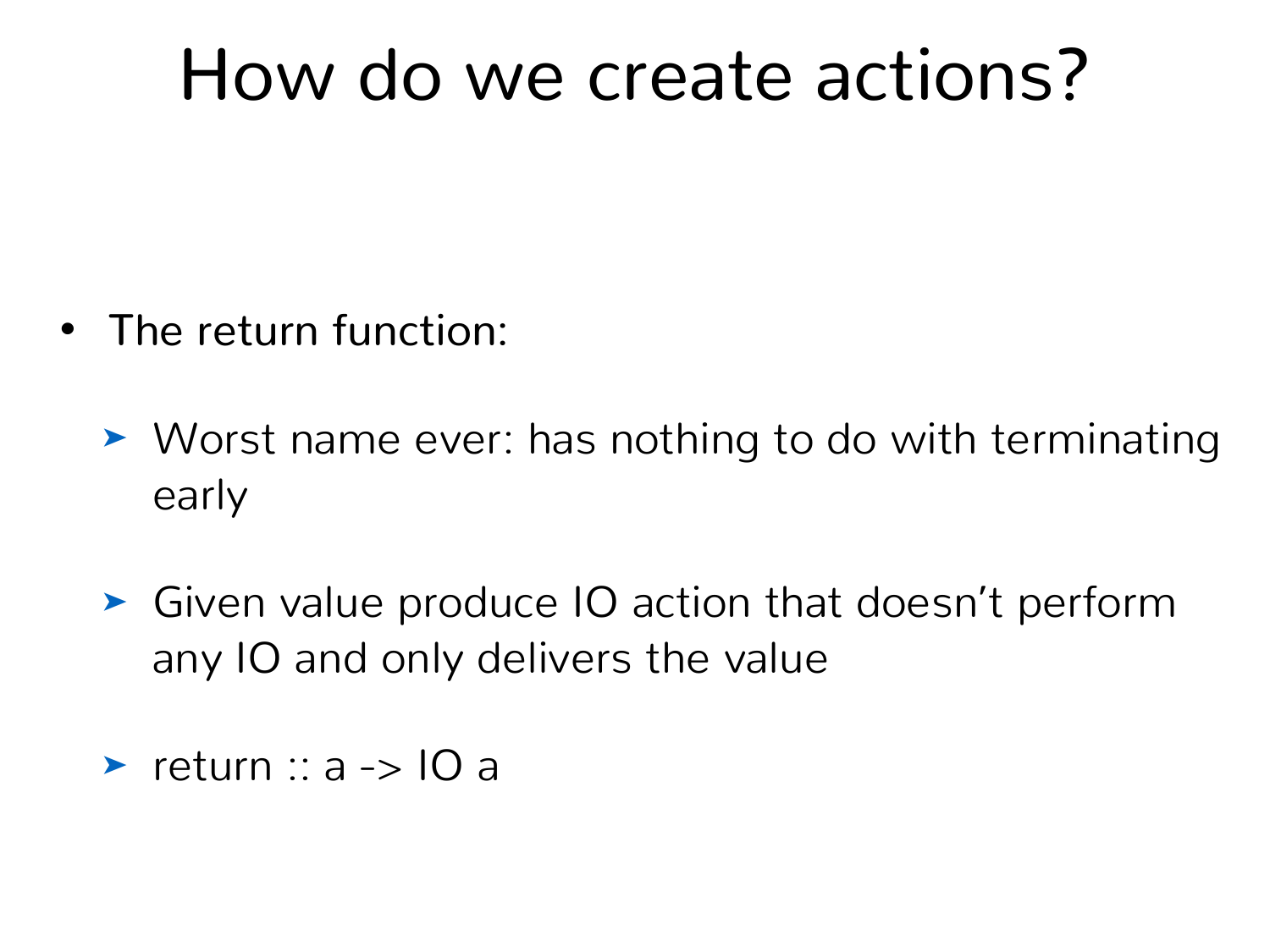### Example: return

- return 42
- $f x = i f x$  then return "what" else return "no way!"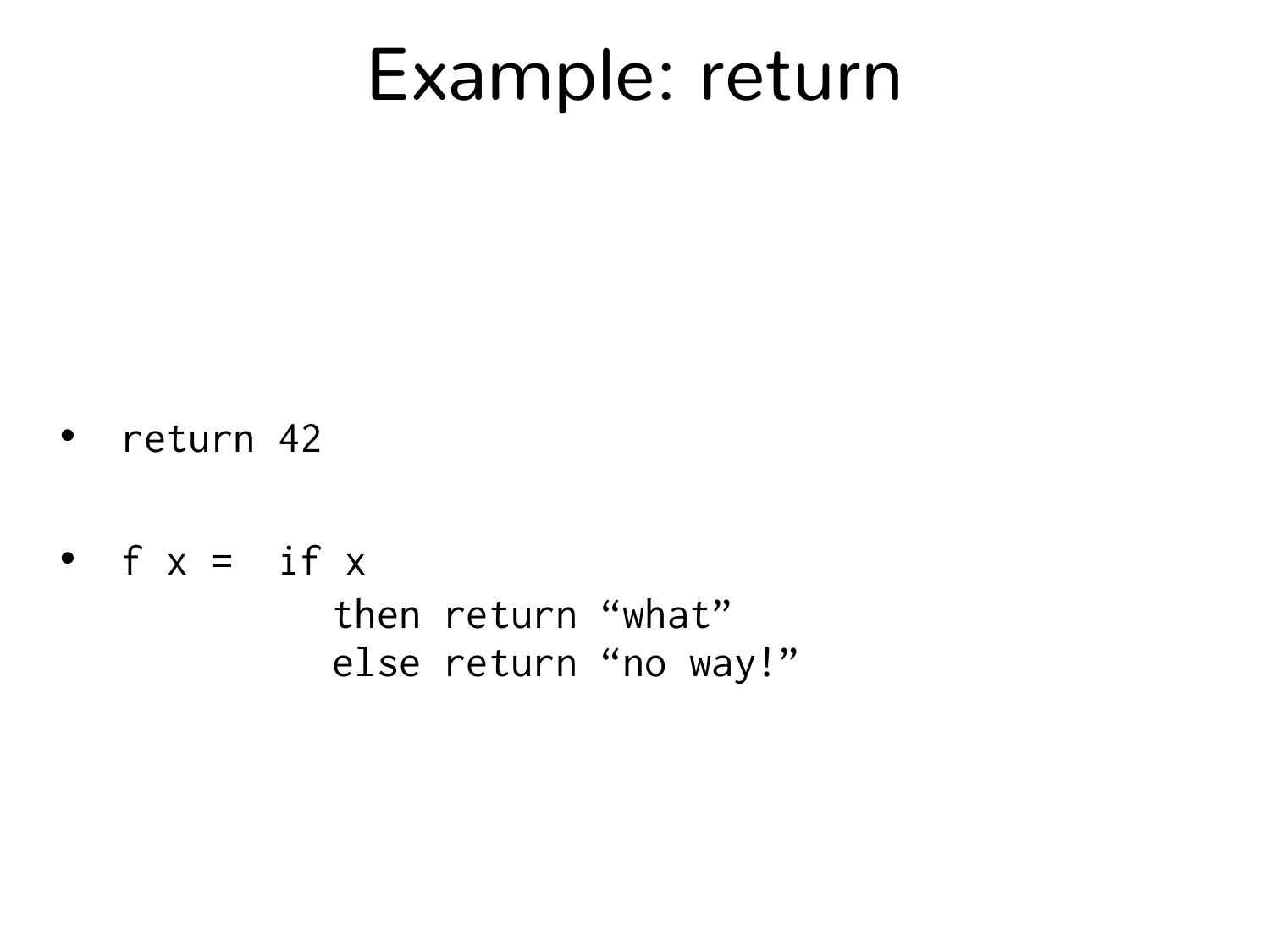# How do we create actions?

- The compose function (>>)
	- $\triangleright$  Given an IO action act<sub>1</sub> and action act<sub>2</sub> produce a bigger action, which when executed:

 $\blacktriangleright$  executes act<sub>1</sub>

- $\triangleright$  execute act<sub>2</sub> and deliver the value produced by act<sub>2</sub>
- ➤ (>>) :: IO a -> IO b -> IO b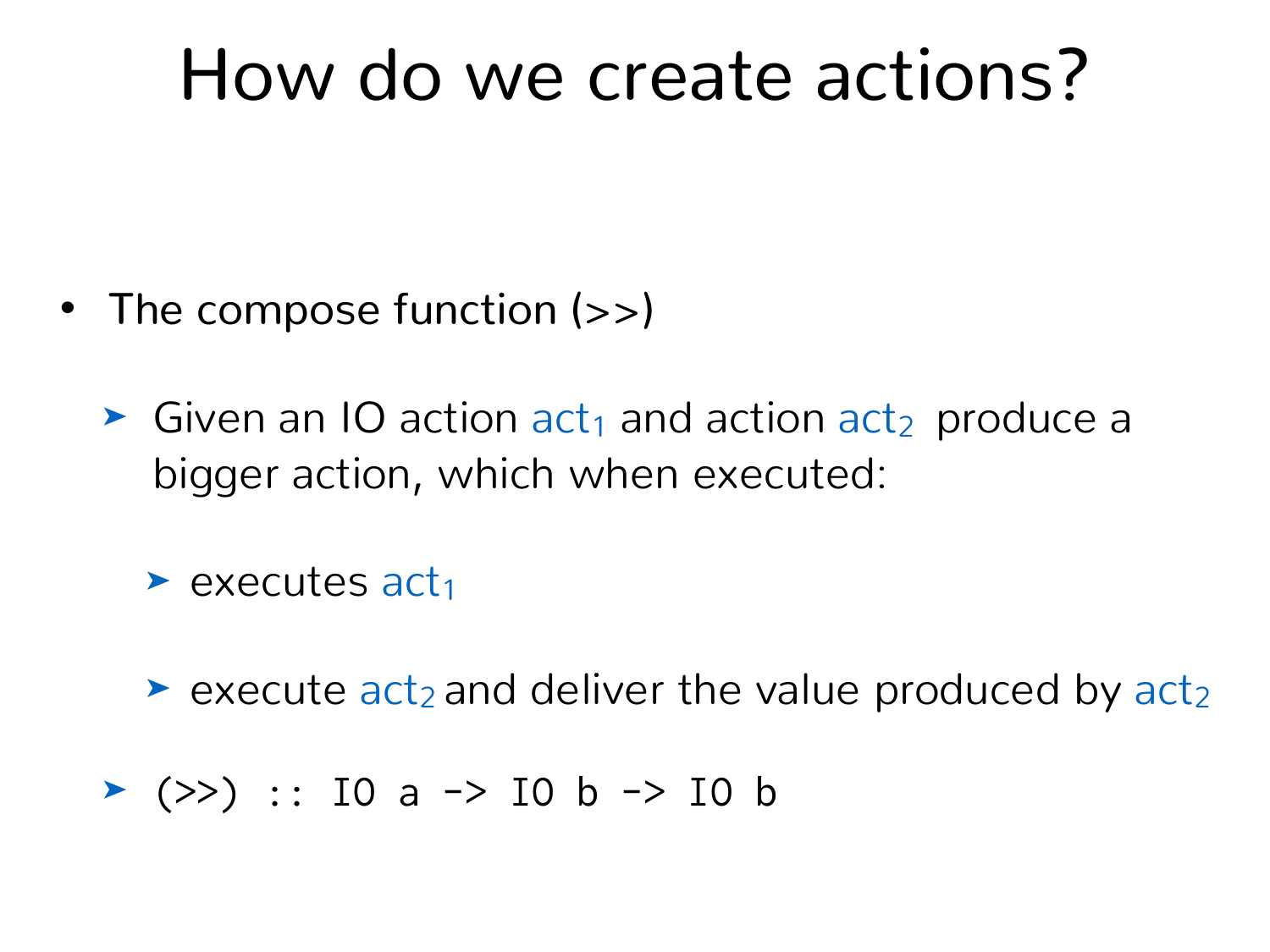#### Example: >>

• return 42 >> putChar 'A' >> putChar 'B'

\n- $$
f x = \text{putStrLn "hello world"} >>
$$
\n- $if x == \text{``hello"} \quad \text{then return } x$
\n- $else \text{ return "bye byte!"}$
\n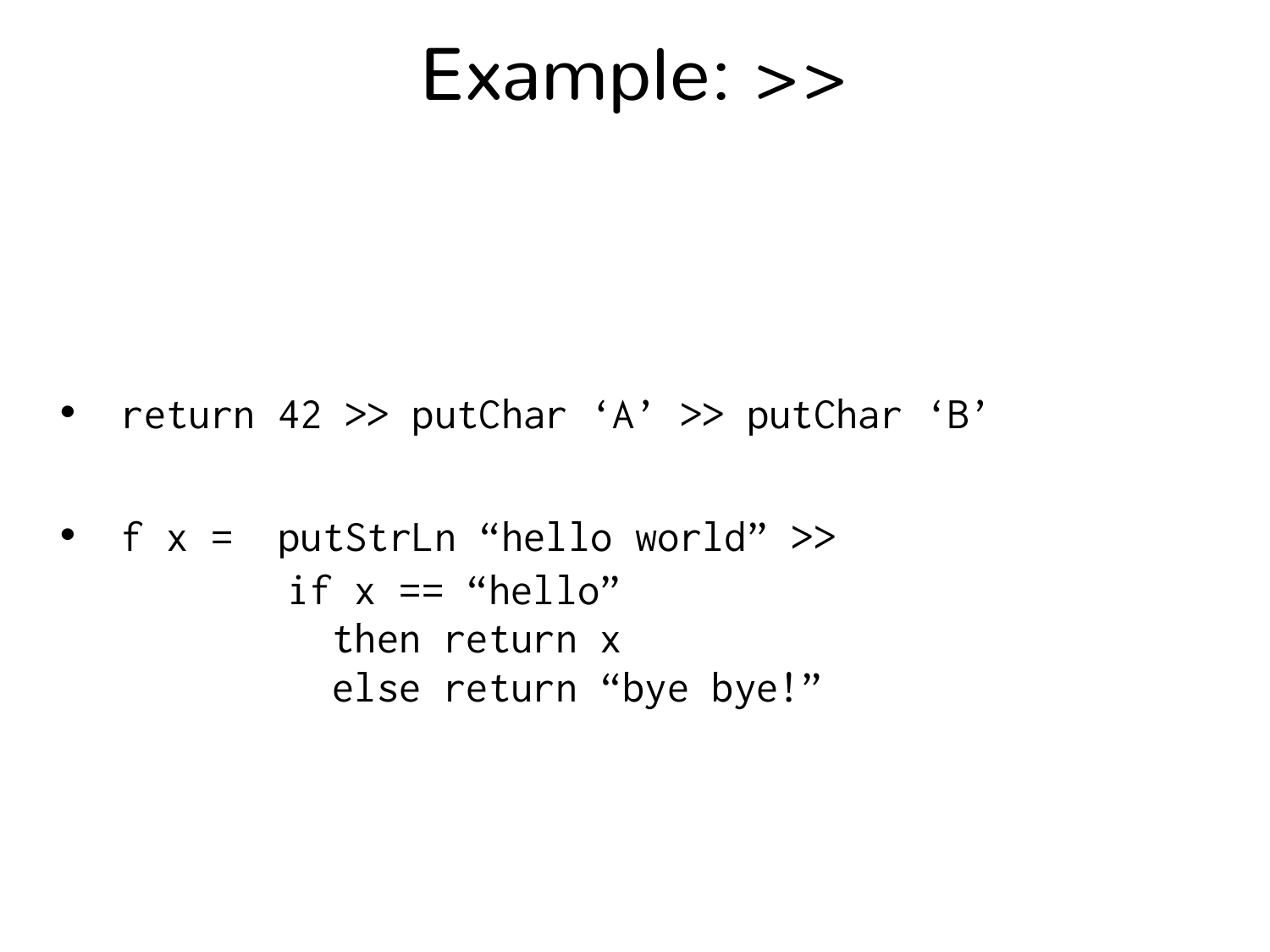# How do we create actions?

- The bind function (>>=)
	- ➤ Like (>>), but doesn't drop the result of first action: it chains the result to the next action (which may use it)

$$
\triangleright \text{ (}\gtgt;=): 10 a \Rightarrow (a \Rightarrow 10 b) \Rightarrow 10 b
$$

• Can we define  $(\gg)$  in terms of  $(\gg=)$ ?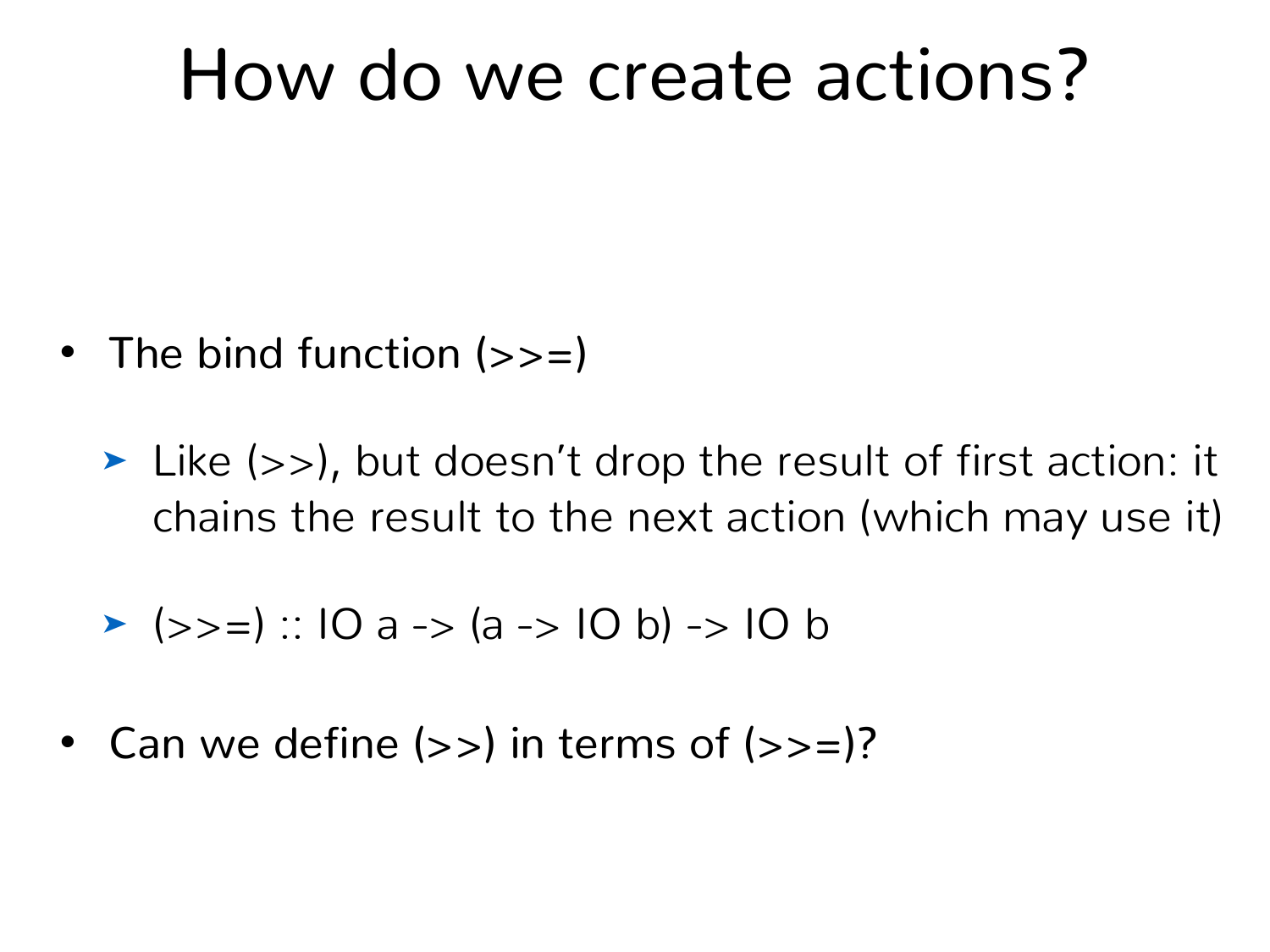$(>>)$  via  $(>>)$ 

• Recall:

$$
\triangleright \text{ (>>=)} :: \text{IO a} \to \text{(a -> IO b)} \to \text{IO b}
$$

- ▶ (>>) :: IO a -> IO b -> IO b
- From this:

$$
\blacktriangleright
$$
 (>>) act1 act2 = act1 >>= \\_ -> act2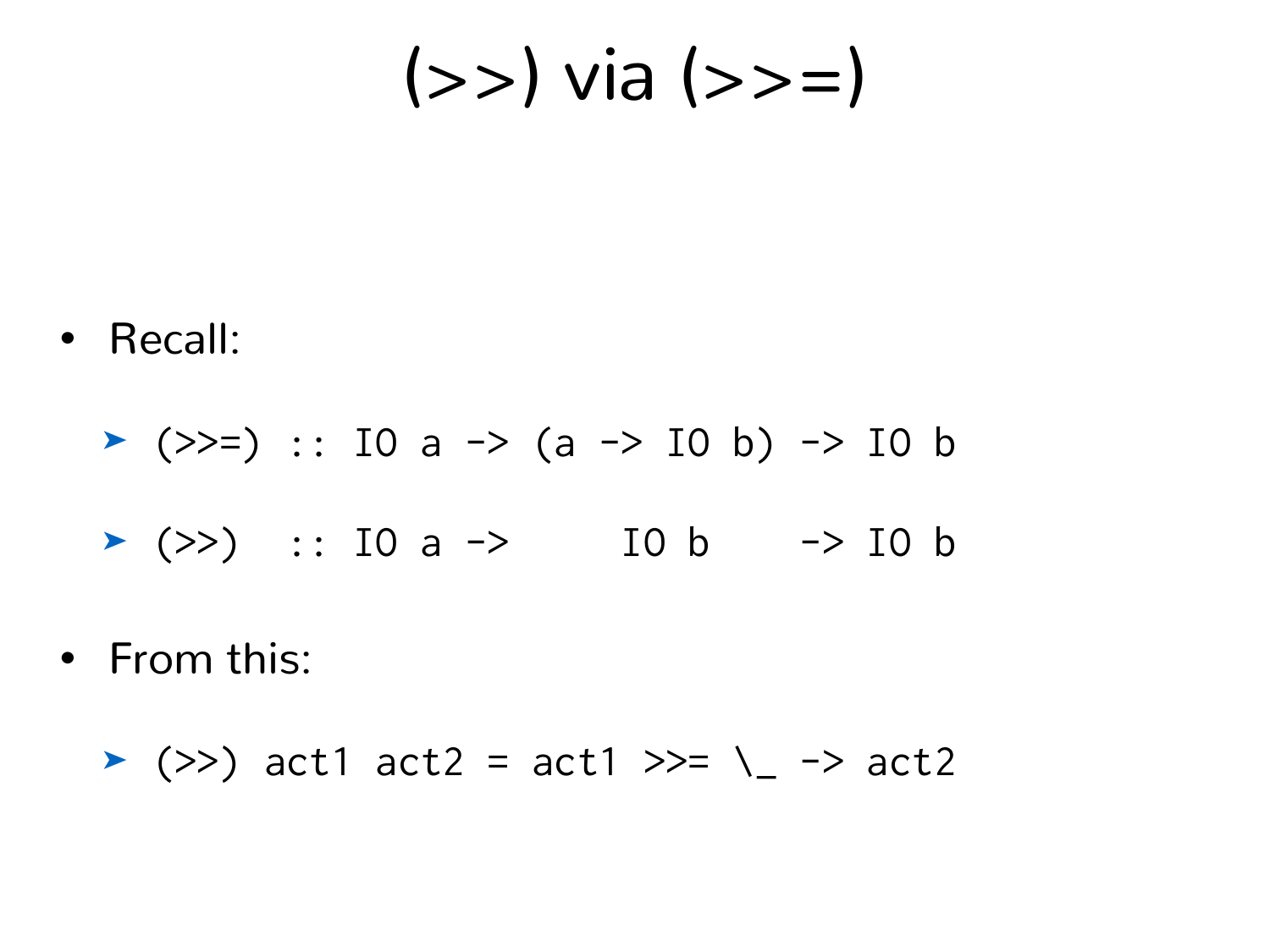#### Example: >>=

- return 42 >>=  $(\iota i \rightarrow putChar (chr i))$
- echo  $::$  IO  $()$ echo =  $getChar \gg=(\c -\nu)$  putChar c)
- echoTwice :: IO () echoTwice = getChar  $\gg$  \c -> putChar  $c \gg = \_$ putChar c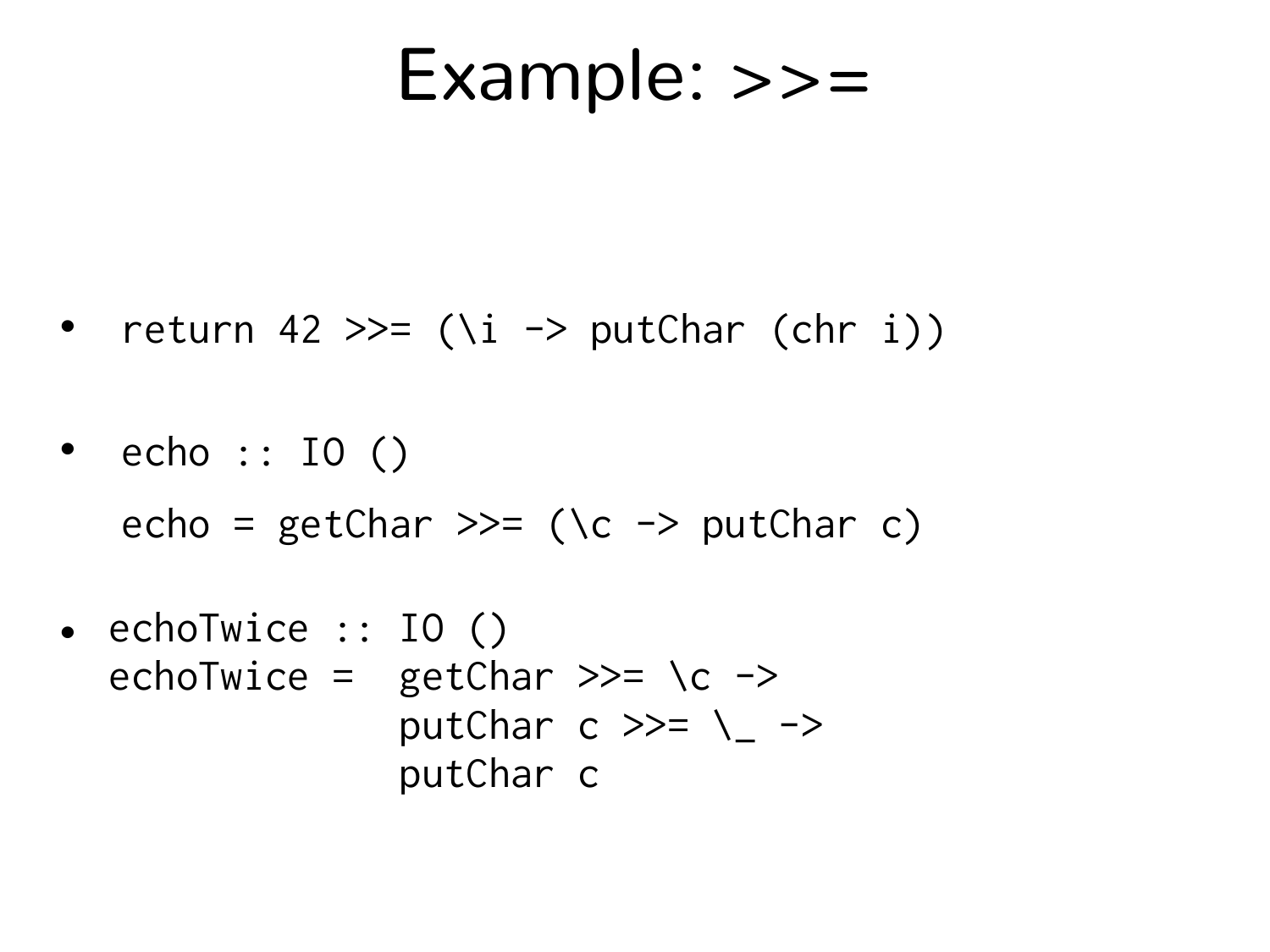# Do notation

- Syntactic sugar to make it easier create big actions from small actions
- getTwoChars :: IO (Char, Char) getTwoChars = do c1 <- getChar c2 <- getChar
	- return (c1, c2)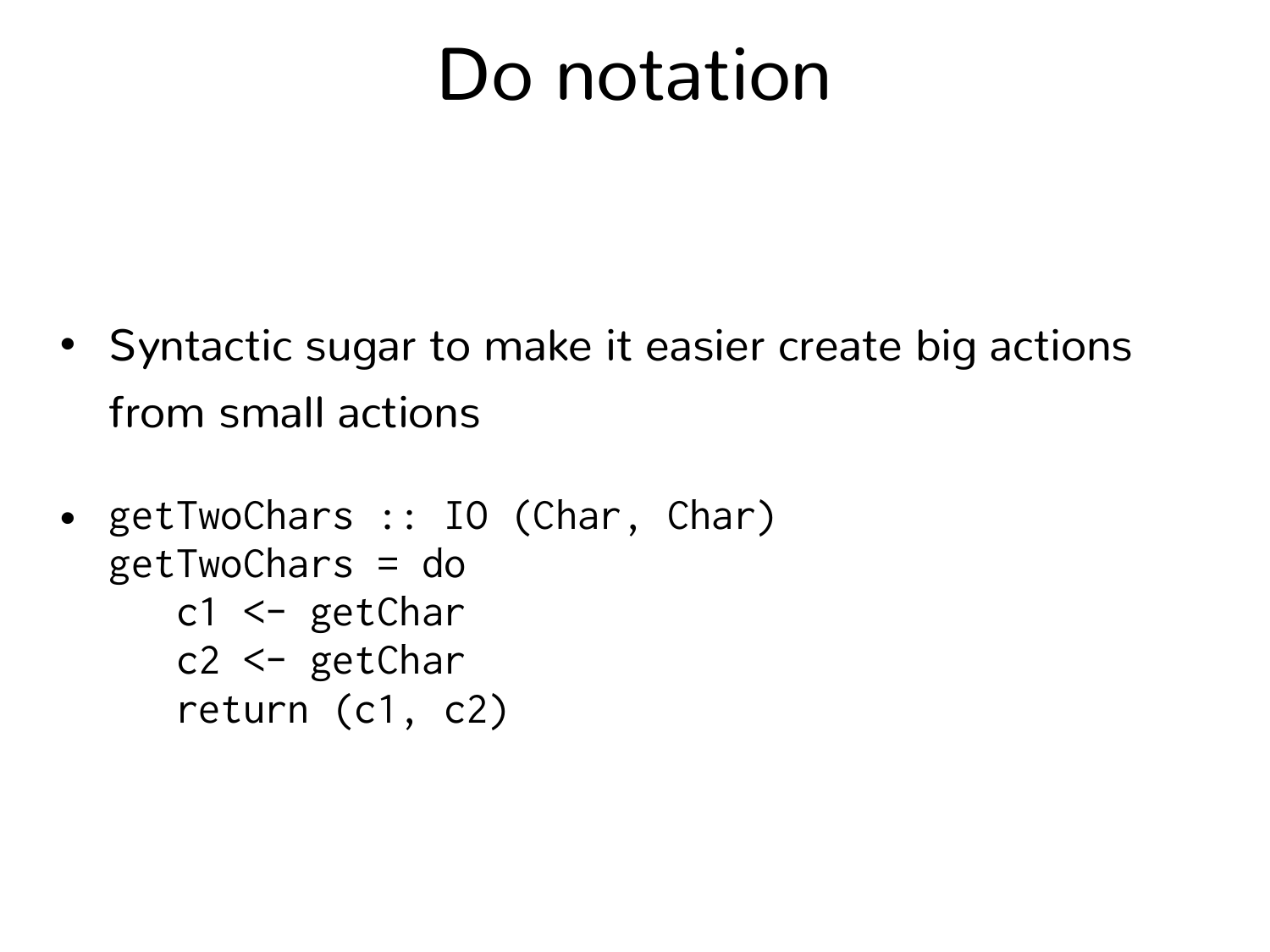## Do notation: de-sugaring

- $\bullet$  do  $x \le -e$  $\rightarrow e \rightarrow = \xrightarrow{x} \infty$ S
- · do e  $\rightarrow e \rightarrow$  do s S
- $\bullet$  do  $e$  $\rightarrow$  e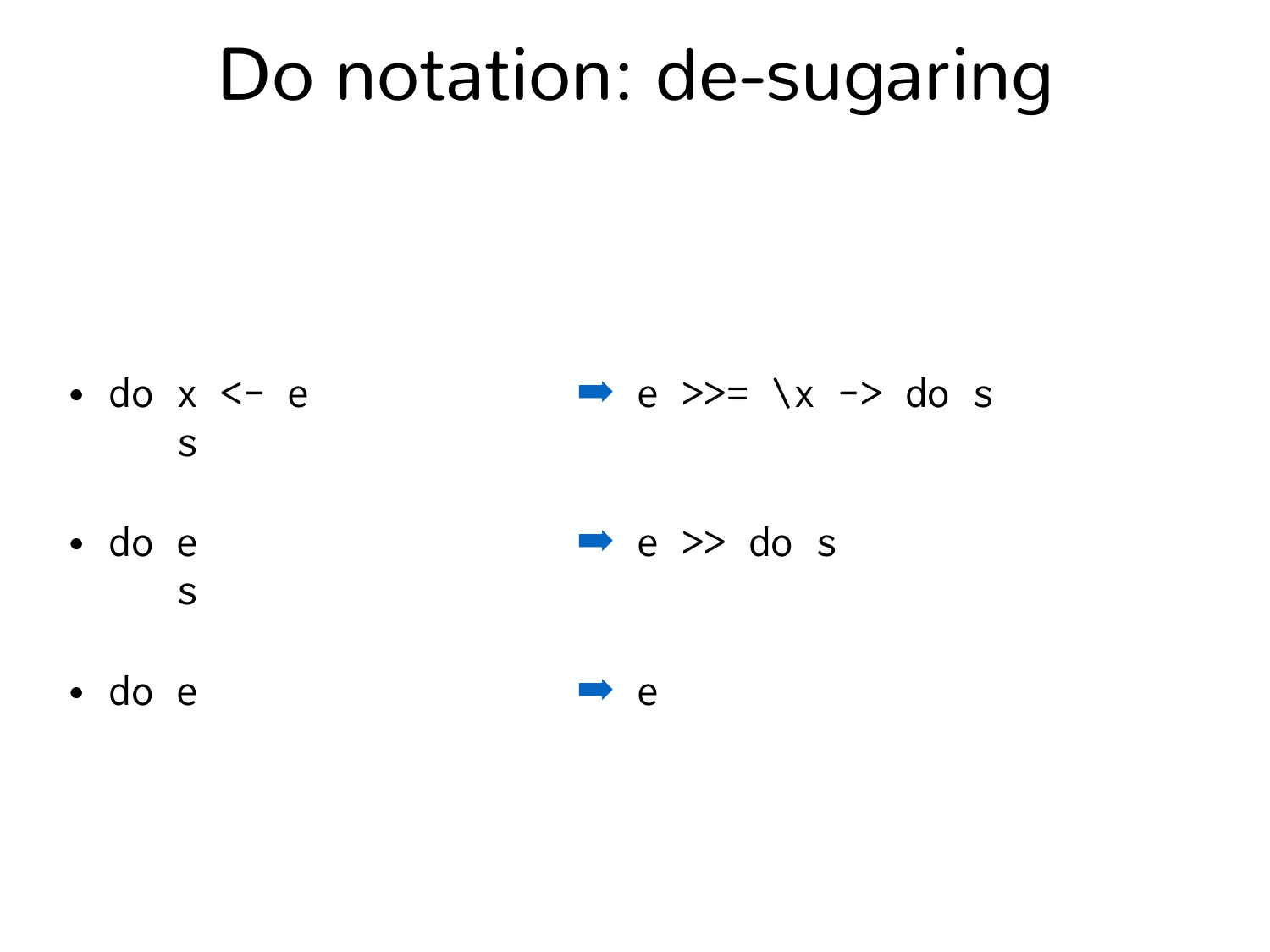# How do we execute actions?

- Haskell program has to define main function
	- ➤ main :: IO ()
- To execute an action it has to be bound!